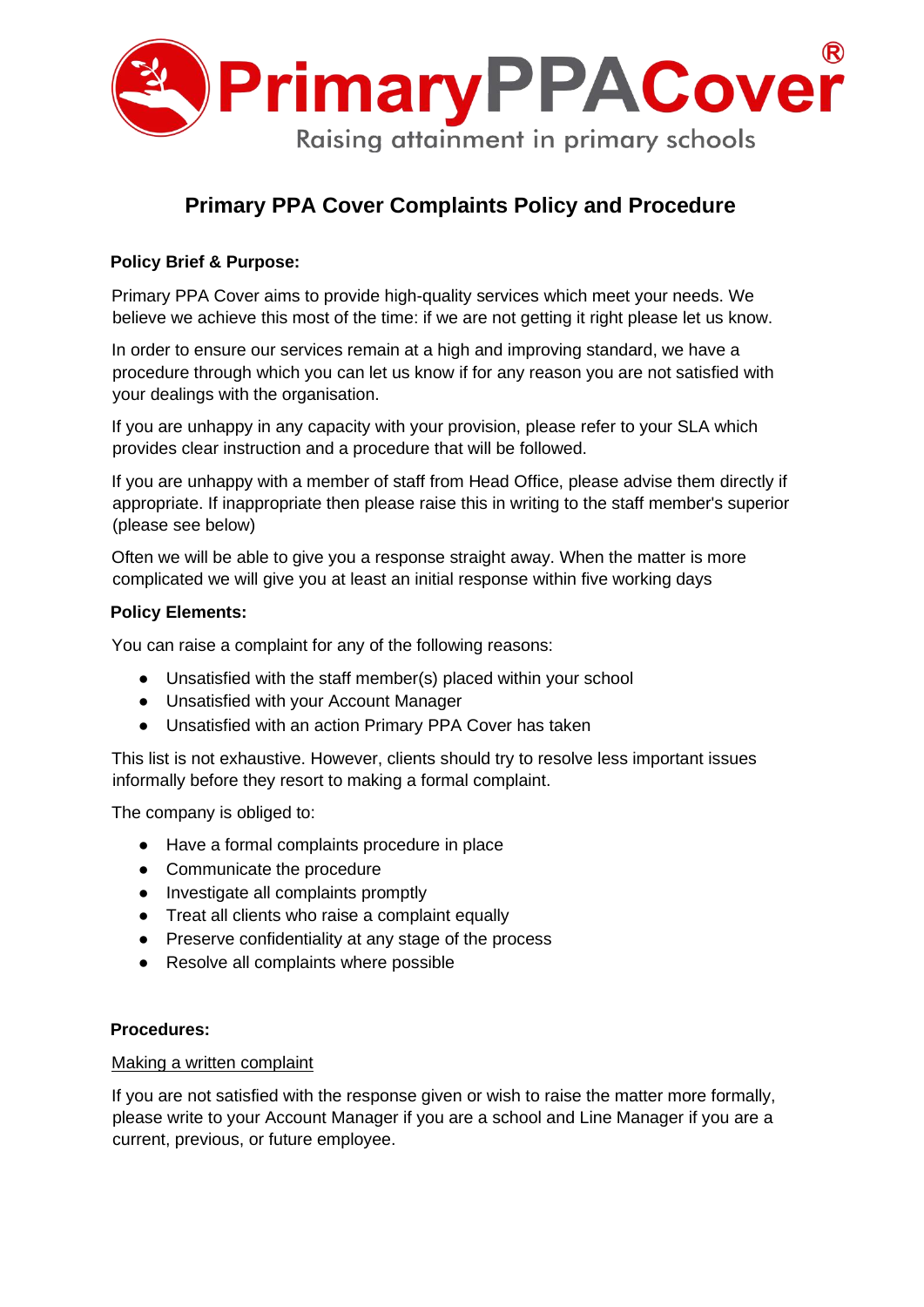All written complaints will be logged. You will receive a written acknowledgment within three working days.

The aim is to investigate your complaint properly and give you a reply within ten working days, setting out how the problem will be dealt with. If this is not possible, an interim response will be made informing you of the action taken to date or being considered.

You are encouraged to talk to your Account Manager or main point of contact to resolve the issue informally. When this isn't possible, you should know how to file a complaint:

# **Unsatisfied with the staff member(s) placed within school relating to:**

## **1.1 Time Management**

- 1. Communicate the issue informally with your designated Account Manager, who will discuss it with the Teaching and Learning Lead to try and resolve this issue.
- 2. If this is not resolved after communicating this and initial action has been taken, report this to your designated Account Manager and further action will be taken upon the staff member.

## **1.2 Behaviour Management and Classroom Presence**

- 1. Communicate the issue informally with your designated Account Manager, who will discuss with the staff members line manager to try and resolve this issue with your staff member. An observation will be arranged for a member of head office to come into school and observe the staff member's lesson as part of the 3-week investigation process. Actions will then put in place following the observation to improve their behaviour management.
- 2. If this is not resolved and no improvement made, report to your designated Account Manager who will then discuss with the Teaching and Learning Lead to discuss further action that will be taken upon the staff member.

## **1.3 Safeguarding**

**1.** Communicate the concern with your designated Account Manager who will pass this concern on to Primary PPA Cover's Designated Safeguarding Lead, Leah Moore. This concern will then be investigated by Primary PPA Cover's DSL alongside the person who has raised the concern. Once the full investigation process has been completed, the verdict will be discussed with the client and further action will be taken in relation to the result of the investigation.

#### **Unsatisfied with your Account Manager:**

- 1. Communicate with your Account Manager directly where appropriate and try to resolve the issue informally with them. In this case, you will be advised to request an informal meeting with them in order to resolve your complaint as quickly as possible.
- 2. If not appropriate (e.g sexual harassment, violence, or bullying) you will need to raise your complaint with the next level of line manager, who will investigate the complaint.